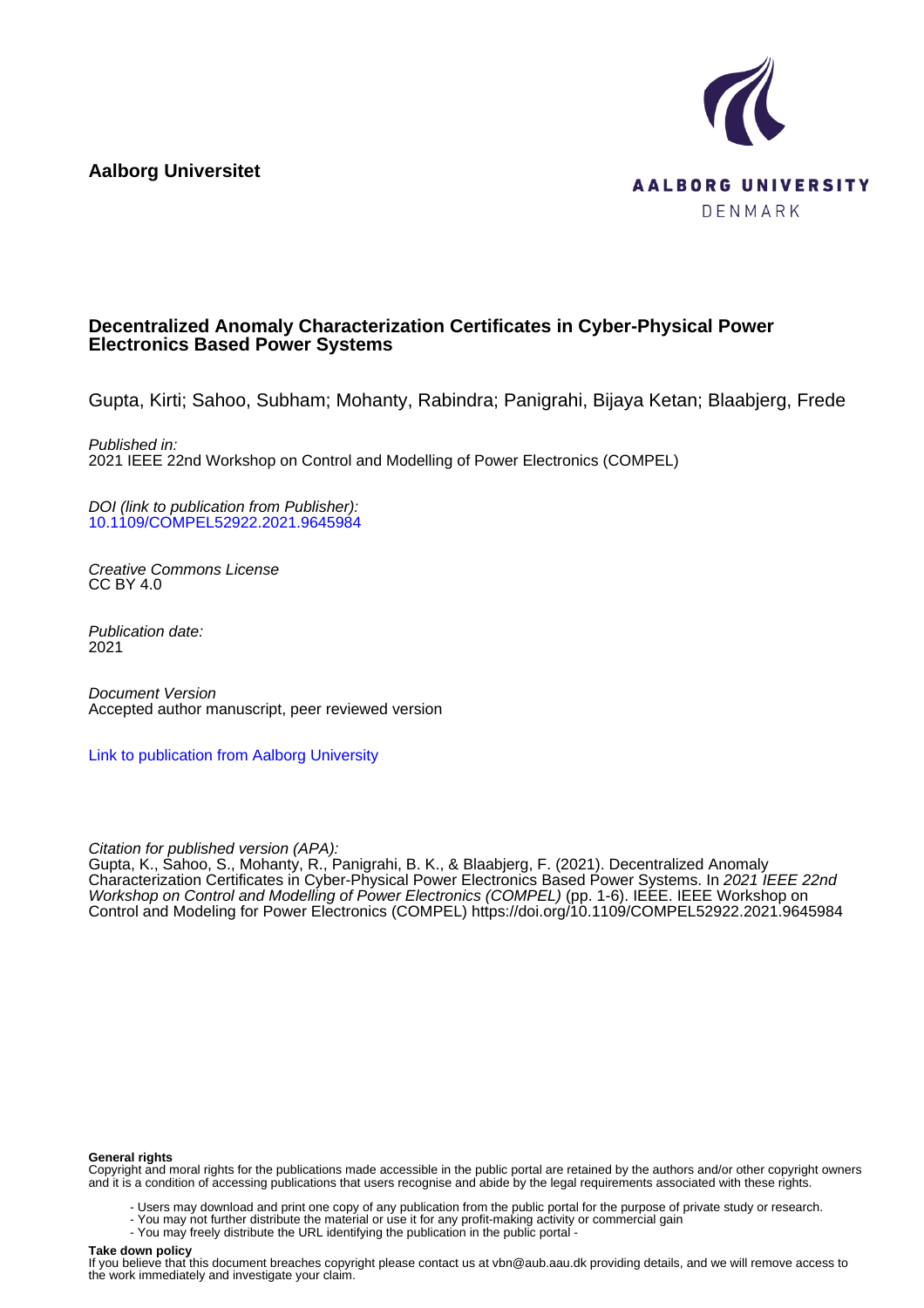# Decentralized Anomaly Characterization Certificates in Cyber-Physical Power Electronics Based Power Systems

Kirti Gupta Department of Electrical Engineering Indian Institute of Technology, Delhi Delhi, 110016, India Email: Kirti.Gupta@ee.iitd.ac.in

Subham Sahoo Department of Energy Aalborg University Aalborg, 9220, Denmark Email: sssa@energy.aau.dk

Bijaya Ketan Panigrahi Department of Electrical Engineering Indian Institute of Technology, Delhi Delhi, 110016, India Email: Bijaya.Ketan.Panigrahi@ee.iitd.ac.in

Rabindra Mohanty EEE Department BITS Pilani, Hyderabad Campus Telangana, 500078, India Email: rabindra.m@hyderabad.bits-pilani.ac.in

> Frede Blaabjerg Department of Energy Aalborg University Aalborg, 9220 , Denmark Email: fbl@energy.aau.dk

*Abstract*—Modern power electronics based power systems with inclusion of information and communication technologies (ICT) have emerged to be cyber-physical systems, making it vulnerable to both cyber and physical anomalies. These systems on one hand are susceptible to grid/system faults, whereas on the other hand, ICT can easily be the potential target of the third-party adversaries. On top, the transient response of cyber-physical power electronics based power systems (PEPS) to the said critical disturbances is very fast, which becomes another challenge to distinguish them accurately within a short time frame. To address this challenge, this paper certifies cyber-physical anomalies using physics-informed empirical laws governed by mapping X-Y plane between locally measured frequency (f) and d-axis voltage  $(V_d)$ only, forming a decentralized approach. The anomaly characterization between physical and cyber faults is carried out by tracing the trajectory movement online in the aforementioned X-Y plane. Basically, the physics-informed laws determine the boundaries in this plane to segregate between grid faults and cyber attacks. This decentralized method is effective in classifying the anomalies only within 5 ms (with 20 samples/cycle in a 50 Hz system), which has been validated on modified CIGRE LV benchmark distribution network with real-time (RT) simulations in OPAL-RT environment with HYPERSIM software.

*Index Terms*—Decentralized anomaly characterization, cyberphysical systems, cyber attacks, faults.

#### I. INTRODUCTION

Modern power systems with power electronic devices, sensors, loads etc. in physical domain and communication links in cyber domain transforms it into a cyber-physical system [1]. The cooperative control provides a scalable and reliable information exchange platform, as compared to the centralized control, which are susceptible to single point failure and high bandwidth requirements [2]. The cooperative framework relies on the information exchanged between the

978-1-6654-3635-9/21/\$31.00 ©2021 IEEE

local and the neighbouring distributed generators (DGs), making it a mild prospect for cyber-physical anomalies [3]. An anomaly can be termed as any abnormal behaviour, which can be an outcome of either fault, device/sensor failure or a cyber attack [4]. Physical faults can occur from grid faults such as, LG, LLG, LLLG, LL (where 'L' represents line and 'G' represents ground), damaging the equipments; affecting the reliability of a section or the whole system based on its type and location. The physical devices such as sensors are also vulnerable to faults and failures, which can affect the operation of the system. Cyber attack such as denial of service (DoS) or physical communication link failure, compromises availability ; whereas confidentiality and integrity are affected by false data injection attacks (FDIA), data packet loss [1]–[4]. The paper discusses the FDIA, where the adversary may initiate such attacks either on sensors, controllers or communication links disrupting the control action. These physical and cyber intrusions can propagate throughout the entire network through information exchanges and impact the performance and stability of the system. These anomalies mandate quick countermeasures in cyber-physical PEPS, which may affect the system performance, if not removed at the right instant. The schemes to detect such intrusions can be broadly classified into model-based and data-driven approaches. Although recent literature separately discusses the detection of physical [5], [6] and cyber [7], [8] anomalies, a convenient scheme to differentiate between these anomalies still need to be explored. This is because cyber attacks can be deliberately designed having characteristics similar to a physical fault, which might lead to operational failure if not detected correctly.

A few works in the field of cyber-physical anomaly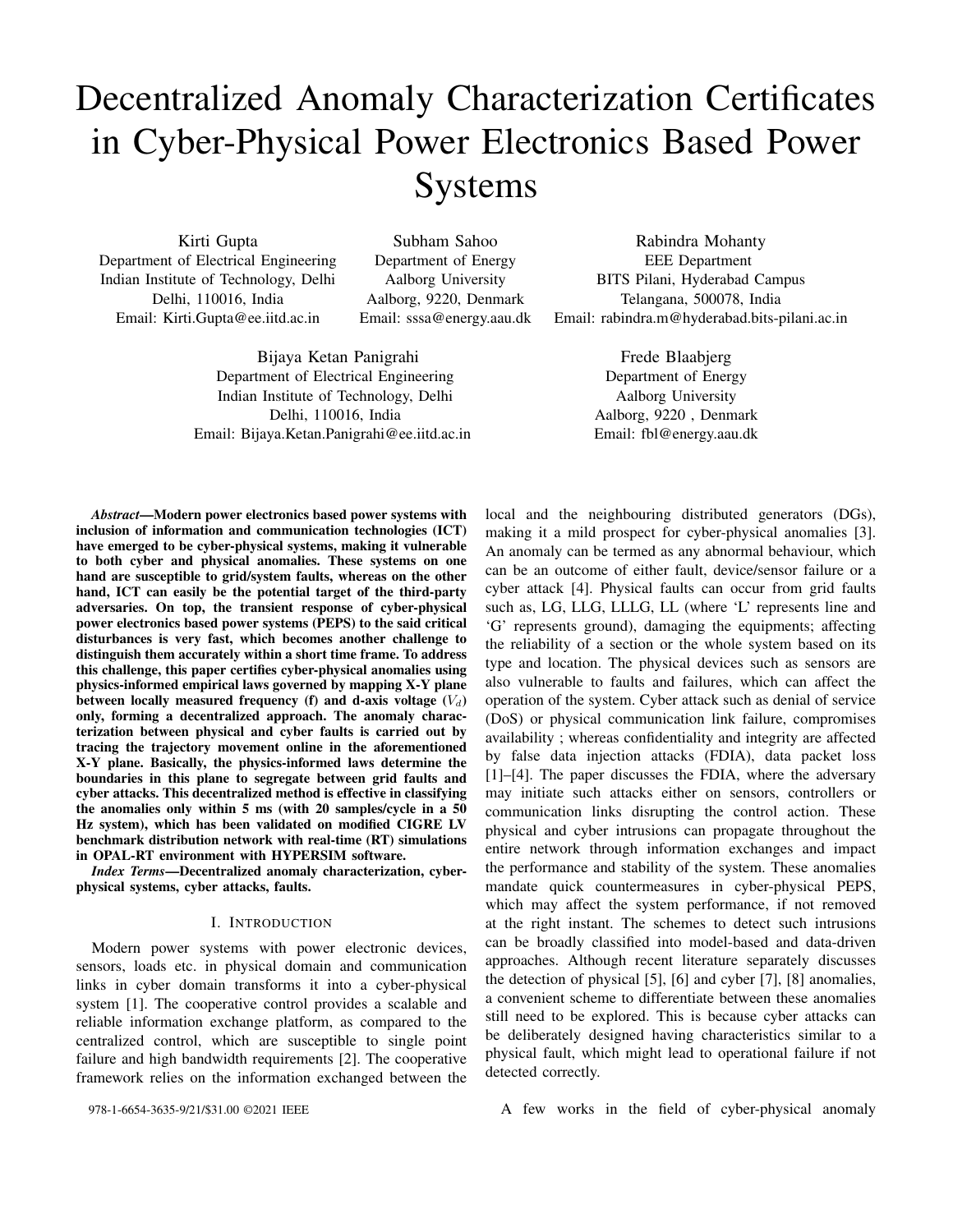detection have also been addressed by the researchers. An intelligent data-driven anomaly identification technique to classify faults, detect cyber attacks and localize them has been proposed in [9]. Although it eliminates complex mathematical modeling but may suffer from over-fitting and requires qualitative training data pertaining to several scenarios. In [10], a parametric time frequency logic framework has been presented, which does not require model information. It extracts the time-frequency content from training data to detect traces of anomaly in testing data. In [4], authors utilize the locally available frequency and average voltage trajectories of the inverters for a window of 100 ms to differentiate the cyber-physical anomalies. This could be a long time margin, since the faults need to be isolated in a much shorter time-frame. The typical operation time of a overcurrent relay (OCR) is 1 cycle [11] with coordination time interval (CTI) of 200 ms (includes circuit breaker opening time, safety factor for current transformer saturation and relay setting errors) to comply with IEEE Standard 242-2001 [12]. This necessitates stringent requirement in the characterization process in power electronic systems on faster detection of these anomalies, such that the decision can be quickly routed to the protection systems. To bridge this gap, this paper is focused on certifying the characterization of these anomalies with the help of empirical physics informed laws for each distributed generation (DG). These laws are then used to define certain regions on a X-Y plane, where Y-axis represent locally measured d-axis voltage and X-axis represent locally measured frequency. Hence, anomaly characterization is validated in an online manner if the trajectory in the aforementioned plane moves out of the defined regions within a time margin of 5 ms. This effort can be quite elementary in taking a coordinated decision with the protection system for grid faults. Moreover in case of other anomalies, the diagnosis can be directed towards the existing cyber security tool. Finally, the proposed technique successfully differentiates between the cyber and physical anomalies by classifying cyber attacks on voltage and frequency; bus/line faults and voltage sensor faults accurately.

The key advantages of this work can be summarized as:

- We design an online anomaly characterization with regions defined in  $f-V_d$  plane using local measurements, which makes the process decentralized. To the best of authors' knowledge, physics-informed decentralized anomaly characterization has never been proposed in the realm of power electronics security.
- The proposed scheme efficiently detects the anomaly in 5 ms (20 samples/cycle in a 50 Hz system), which can direct the decision either towards the protection systems (for faults) or the cybersecurity mitigation tool (for cyber attacks).
- We do not require deployment of additional sensors to characterize between anomalies. It is simple and scalable to different networked power electronic systems with the

available sensors.

The remainder of the paper is organized as: a brief description of the problem is presented in the Section II. The proposed scheme is discussed in the Section III with the performance validation of the developed scheme is presented in the Section IV. Finally, the work is concluded in Section V .

## II. PROBLEM FORMULATION

We consider the modified CIGRE LV benchmark distribution system in islanded mode to validate our approach. The system with five inverter-interfaced DGs, apparent power 'S', power factor 'pf' of the loads and buses 'B' are shown in the Fig. 1. The physical layer of each DG comprises of power-electronic components (e.g, inverter), LC filter and output impedance. These DGs are connected to each other via line impedances and resistances. Further, for regulating power (active/reactive), voltage and frequency; more details for each DG with their corresponding control loops has been shown in Fig. 2.



Fig. 1: Modified CIGRE LV distribution islanded network (in dashed section).

The primary controller is the part of physical domain which includes droop controller and faster inner control loops (voltage and current) [13]. Each primary controller receives the voltage  $(V^{abc})$  and current  $(I^{abc}, I^{abc}_{inv})$  information from its respective sensors to generate power, voltage and frequency accordingly. As primary controller itself is not sufficient to drive the system to zero steady state error, so in addition to primary controllers, each DG has secondary controllers (SC) which communicate to each other in cyber layer. These SCs on receiving power (active;  $P^i$  or reactive;  $Q<sup>i</sup>$ ), frequency  $f<sup>i</sup>$ , voltage information locally; share them to their neighbouring SCs ( $j \in N_i$ ) as specified by the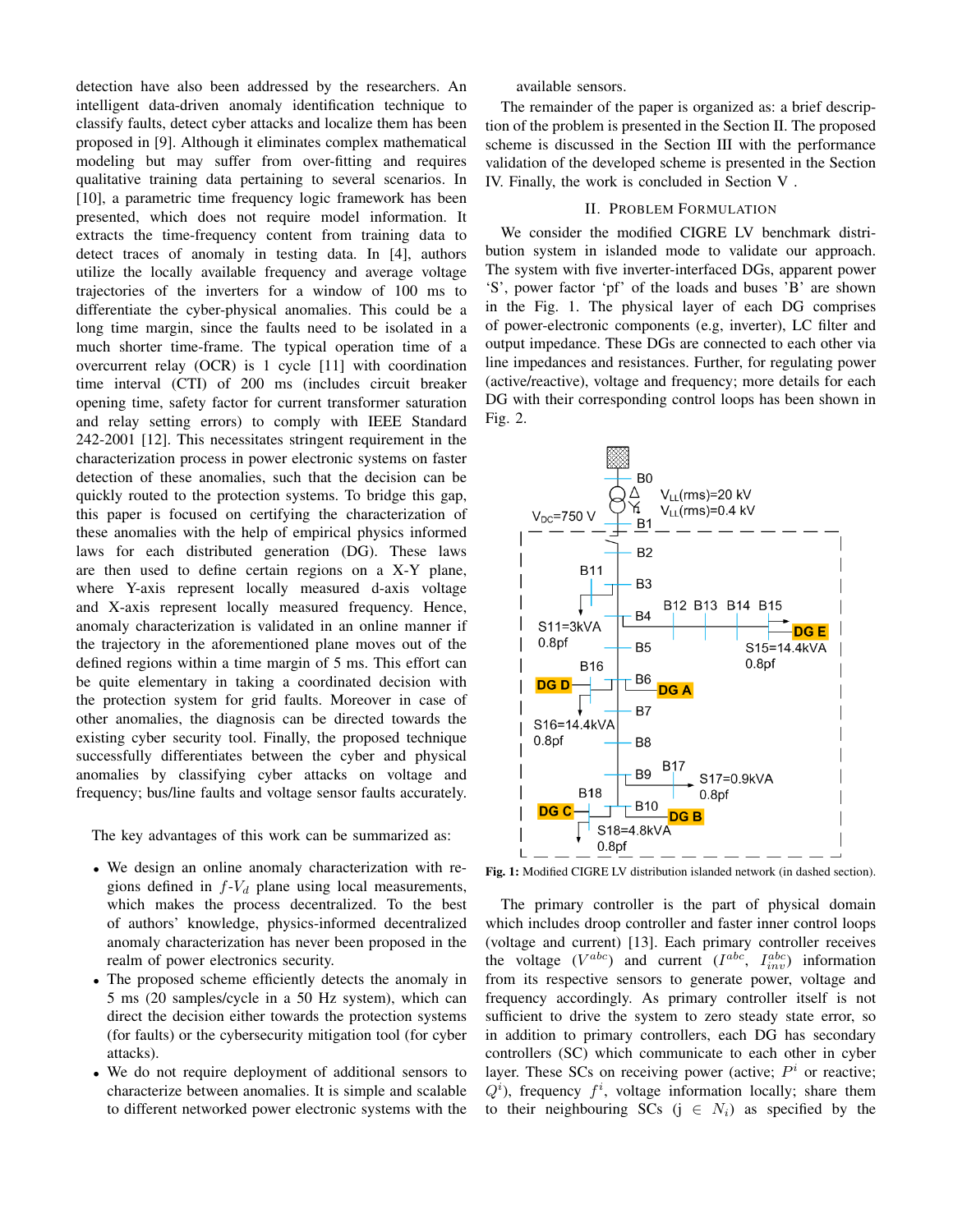

Fig. 2: Control loops for DG A.

communication graph in the cyber domain [3]. These SCs generate the frequency (and voltage) correction terms  $(\Delta f^i,$  $\Delta V^i$ ) corresponding to each DG. In this work, we are considering a ring communication graph with unity edge weights  $(a_{ij})$ . The SCs (local controllers; LC) are responsible only for proportional active (and reactive) power sharing and frequency restoration. Further, the pinned DG (DG E) receives the reference signal  $(f_{ref})$  from the master controller (MC).

The physical layer on one hand, may suffer from faults (buses or lines) and sensor (voltage or current) failure. The faults on buses (or lines) degrades the reliability of supply affecting the customers. Similarly, sensor faults will make the corresponding measurements unavailable to the changes in the system and would not be able to inform to the controllers to take the required control action. The sensor faults therefore would also lead to the unreliable operation of the system and may also lead to unstable operating conditions. The cyber layer on the other hand, comprising of the communication infrastructure are highly susceptible to attacks by the thirdparty adversaries. The consequences of various attack points shown in Fig. 2, are elaborated further.

• Master Controller (MC): Modification of reference values given by (1) will tend to drive the system to unstable operating points.

$$
f_{ref}^C = f_{ref} + f_{ref}^A \tag{1}
$$

- Local Controller (LC): These can have false data injection at any of the ends such as:
	- while receiving information: Assuming information vector received locally be  $x^{i}(t) = [P^{i}(t), Q^{i}(t), f^{i}(t)].$ The attacker can modify these signals as:

$$
x^{iC}(t) = x^i(t) + x^{iA}(t)
$$
 (2)

These modified signals presented in (2) will tend to generate incorrect correction terms leading to unreliable voltage and frequency set points.

– while sending correction signals: Assuming correction signals sent to the primary controller from its respective SC be expressed as,  $y^{i}(t) = [\Delta f^{i}(t), \Delta V^{i}(t)]$ . The false data can be injected as:

$$
y^{iC}(t) = y^{i}(t) + y^{iA}(t)
$$
\n(3)

These attacks will deliberately modify the correction terms, driving the system to undesired set points.

• Communication link (CL): Similar to assumption of information being shared for the secondary control objectives, the data communicated between the SCs can be expressed as  $x^j$ (t)=[ $P^j(t)$ ,  $Q^j$ (t),  $f^j$ (t)]. The modified data by the attacker can be given as:

$$
x^{jC}(t) = x^{j}(t) + x^{jA}(t)
$$
 (4)

These attacks will also generate the undesired correction terms to the primary controllers, which may lead to unstable operating conditions.

For simplicity, the time dependency is not explicitly shown in rest of the paper.



Fig. 3: Time-domain simulations at DG A for various disturbances.

This paper considers attack on MC with manipulated  $f_{ref}$ and attack on the voltage correction signals  $\Delta V$  sent by LC. It is worth mentioning here that the attack surface for each DG is not limited to the above-mentioned scenarios. During faults, the relays with its corresponding protection schemes are responsible for isolating the faulted section from the healthy section to maintain the reliability of supply. On the contrary, for cyber attacks, the embedded mitigation algorithms on the controllers come into play. Also the third-party adversaries can deliberately design cyber attacks to have characteristics like that of a physical fault which will lead to operational failure if not detected correctly [14], [15]. As shown in Fig. 3, the rms value of output current reaches the threshold value of 1.5 pu for each disturbance i.e, bus faults, cyber attacks on  $f_{ref}$  and  $\Delta V$  occurring at t = 0.1 s. This will cause the maloperation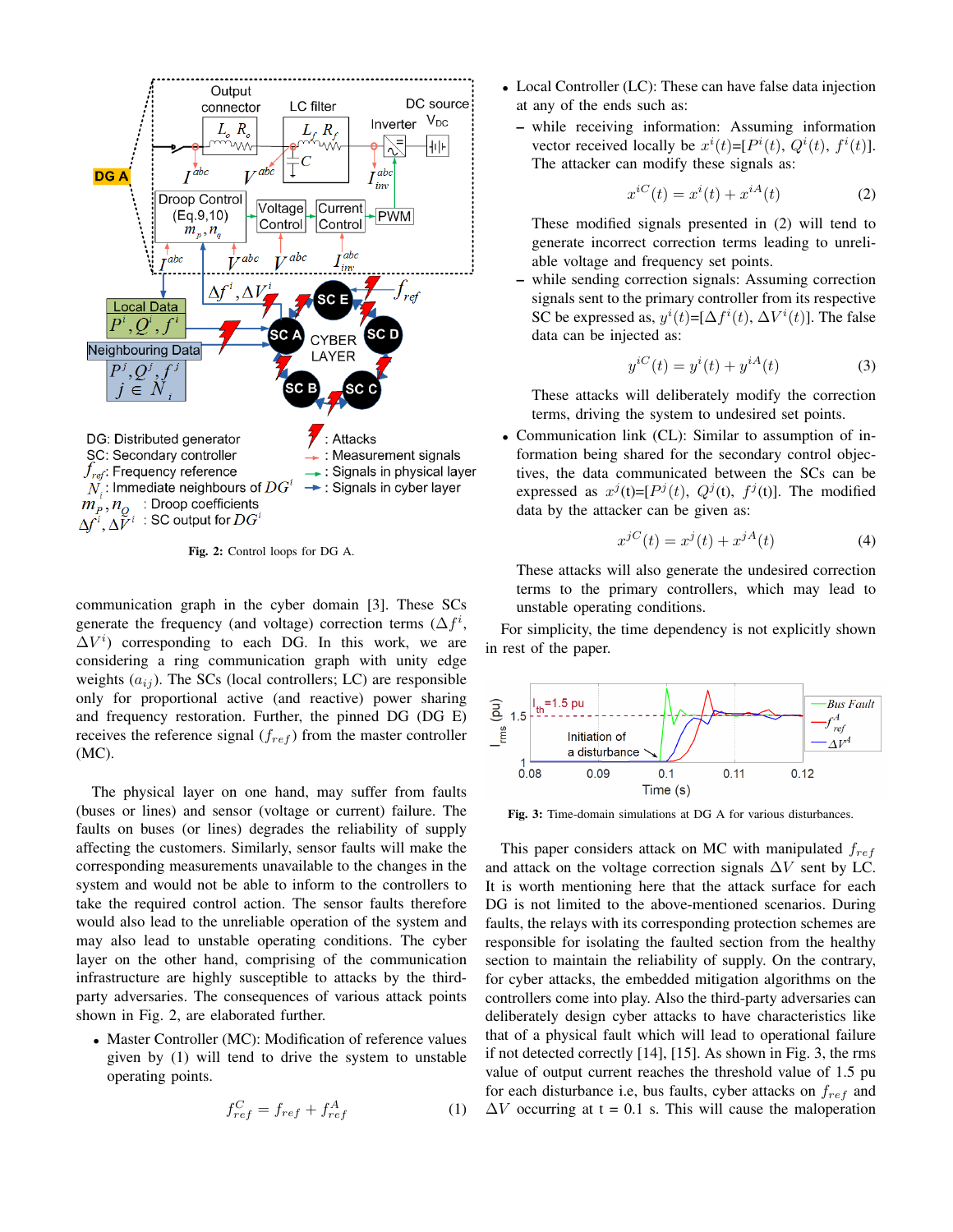of OCR. Therefore, to counteract the effect of such physical and cyber anomalies; as the actions taking by their respective devices are different making it crucial to identify the type of anomaly. The next section discusses the novel decentralized anomaly detection approach using local data of  $f$  and  $V_d$ .

## III. PROPOSED METHOD

The following section elaborates the equations involved in the droop [13] and secondary controllers [3] as shown in Fig. 2. The instantaneous reactive and active power components q and p from the measured output voltage  $(V^{abc})$  and current  $(I^{abc})$  are expressed as (5), (6) respectively.

$$
q = -v_d i_q + v_q i_d \tag{5}
$$

$$
p = v_d i_d + v_q i_q \tag{6}
$$

These instantaneous power components when passed through low-pass filters ( $\omega_c$  as the cut-off frequency), the reactive and real powers Q and P corresponding to the fundamental component is obtained as shown in (7) and (8) respectively.

$$
Q = \left(\frac{\omega_c}{s + \omega_c}\right) q \tag{7}
$$

$$
P = \left(\frac{\omega_c}{s + \omega_c}\right)p\tag{8}
$$

To share the reactive (or active) power droop is introduced in the voltage (or frequency) equation as expressed by (9) and (10) respectively. Here, superscript 'i' denotes the equations corresponding to  $DG^i$ .  $V^*$ ,  $\omega_{ref}$  are the nominal set point d-axis output voltage and reference frequency respectively.  $n_q$ and  $m_p$  stands for reactive and active power droop coefficients.

$$
V_{dref}^i = V^* - n_q^i Q^i \tag{9}
$$

$$
\omega^i = \omega_{ref} - m_p^i P^i \tag{10}
$$

Further, the voltage  $(\Delta V^i)$ ) and frequency ( $\Delta\omega$ i ) is added to above droop equations  $(9)$ and secondary shown in  $(11)$ 

 $\frac{\dot{V}_{d}^{i}}{\dot{f}^{i}}=% {\textstyle\sum\limits_{i}} e_{i}^{\dag}\frac{\dot{V}_{d}^{i}}{\dot{V}_{d}^{i}}=0\text{.} \label{Vd}%$ 

$$
V_{dref}^i = V^* - n_q^i Q^i + \Delta V^i \tag{11}
$$

$$
\omega^i = \omega_{ref} - m_p^i P^i + \Delta \omega^i \tag{12}
$$

The cooperative controller equations for voltage and frequency are defined by (13) and (14) respectively. The local data are represented by superscript 'i' and the neighbouring data to  $DG^i$  are represented by superscript 'j'. The edge weights  $(a_{ij})$  are considered to be unity.

$$
\dot{e}_{v}^{i} = -\sum_{j \in N_{i}} a_{ij} \left( n_{q}^{i} \cdot Q^{i} - n_{q}^{j} \cdot Q^{j} \right)
$$
 (13)

$$
\dot{e}_{\omega}^{i} = -\sum_{j \in N_{i}} a_{ij} \left( m_{p}^{i} \cdot P^{i} - m_{p}^{j} \cdot P^{j} \right) - \sum_{j \in N_{i}} a_{ij} \left( \omega^{i} - \omega^{j} \right) - \sum_{j \in N_{i}} g_{i} \left( \omega^{i} - \omega_{ref} \right)
$$
\n
$$
\sum_{j \in N_{i}} g_{i} \left( \omega^{i} - \omega_{ref} \right)
$$
\n(14)

Further,  $\dot{e}_v^i$  is fed into a PI controller defined as,  $G_v = K_{pv}^i +$  $K_{iv}^{i}/s$  in which s is the laplace operator to generate the voltage correction term  $(\Delta V^i)$  as shown in (15).

$$
\Delta V^i = K^i_{pv} \dot{e}^i_v + K^i_{iv} e^i_v \tag{15}
$$

Similar analysis can be performed to obtain frequency correction term  $(\Delta \omega^i)$  as shown in (16).

$$
\Delta \omega^i = K^i_{p\omega} \dot{e}^i_{\omega} + K^i_{i\omega} e^i_{\omega} \tag{16}
$$

Neglecting inner control loop dynamics and substituting the above-mentioned equations in  $(11)$ ,  $(12)$ , we get  $(17)$  for a system of n DGs. The equation for deviation in frequency  $(\dot{\omega})$ is computed in a similar way and relation  $f = \omega/(2\pi)$  is used to obtain the equation for  $\dot{f}$ . This frequency deviation  $(\dot{f})$  is divided by (17), to get (18) for  $i^{th}$  DG.

the secondary correction terms corresponding to 
$$
[\mathbf{V}_d]_{n_x1} = -[\omega_c]_{n_xn}[\mathbf{V}_d]_{n_x1} + [\mathbf{V}^*]_{n_x1} + [\omega_c]_{n_xn}[\mathbf{V}^*]_{n_x1} - V^i
$$
) and frequency  $(\Delta\omega^i)$  is added to above drop  
\n(9) and (10) to include the effect of both the drop  
\nlary controllers (SC) and obtain the final equations\n
$$
[\mathbf{K}_{iv}]_{n_xn}[\mathbf{e}_v]_{n_xn}[\mathbf{L}_v]_{n_xn}[\mathbf{L}_v]_{n_xn}[\omega_c]_{n_xn}[\mathbf{e}_v]_{n_x1} + [\mathbf{K}_{iv}]_{n_xn}[\omega_c]_{n_xn}[\mathbf{e}_v]_{n_x1}
$$
\n(17)  
\n[2II]  $\left[1 + K_{p\omega}^i \sum_{j \in N_i} a_{ij} + K_{p\omega}^i \sum_{j \in N_i} g_i\right] \left[\dot{V}^* + \omega_c V^* - \omega_c n_q^i q^i - \omega_c K_{p\nu}^i \left(\sum_{j \in N_i} a_{ij} (n_q^i q^i - n_q^j q^j)\right) + \frac{1}{K_{ip}^i \omega^i} \left(\sum_{j \in N_i} a_{ij} (n_q^i q^i - n_q^j q^j)\right) + \frac{1}{K_{ip}^i \omega^i} \left(\sum_{j \in N_i} a_{ij} (n_q^i q^j - n_q^j q^j)\right) + \frac{1}{K_{ip}^i \omega^i} \left(\sum_{j \in N_i} a_{ij} (n_q^i q^j - n_q^j q^j)\right) + \frac{1}{K_{ip}^i \omega^i} \left(\sum_{j \in N_i} a_{ij} (n_q^i q^j - n_q^j q^j)\right) + \frac{1}{K_{ip}^i} \left(\sum_{j \in N_i} a_{ij} (n_q^i q^j - n_q^j q^j)\right) + \frac{1}{K_{ip}^i} \left(\sum_{j \in N_i} a_{ij} (n_q^i q^j - n_q^j q^j)\right) + \frac{1}{K_{ip}^i} \left(\sum_{j \in N_i} a_{ij} (n_q^i q^j - n_q^j q^j)\right) + \frac{1}{K_{ip}^i} \left(\sum_{j \in N$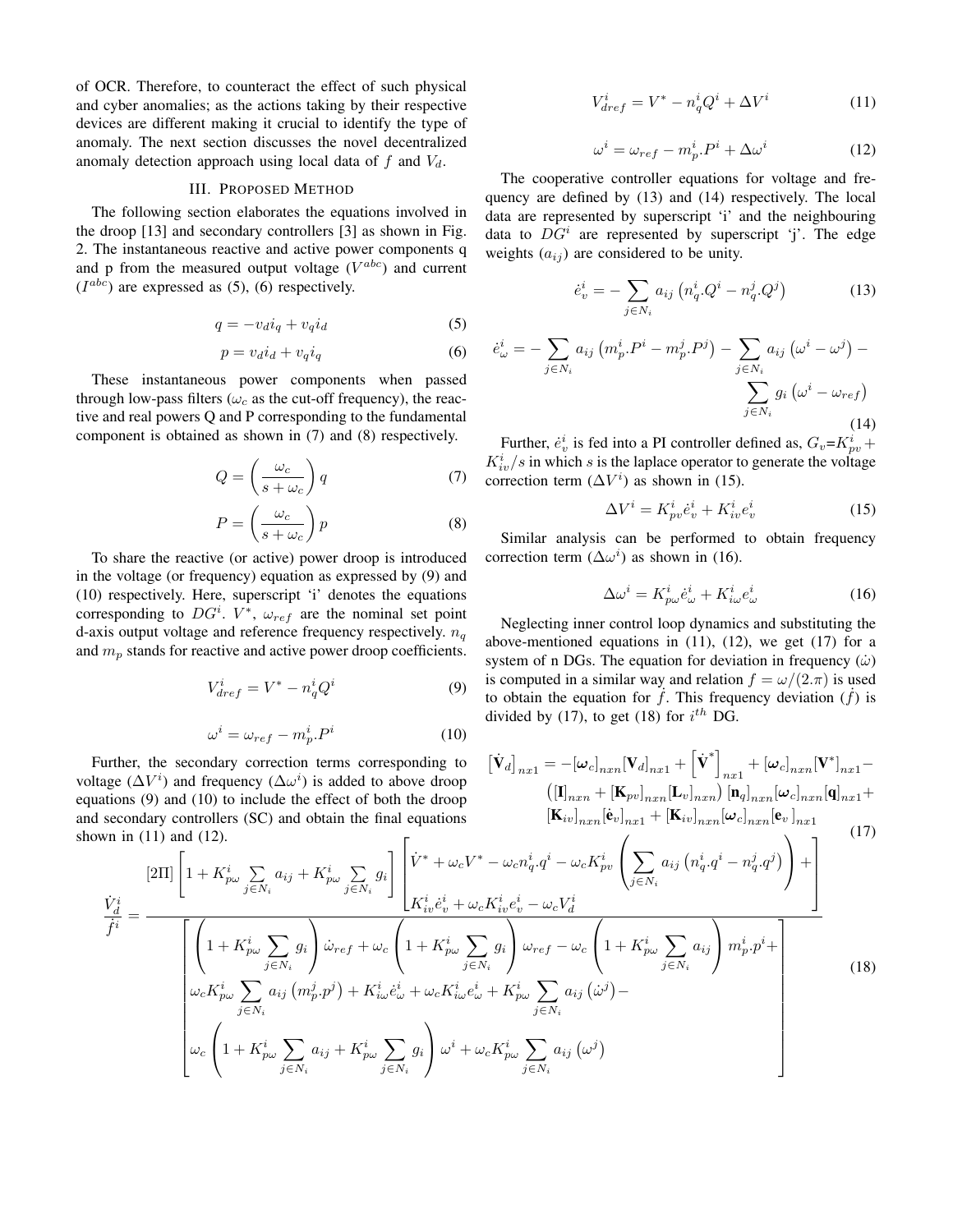

Fig. 4: Proposed decentralized anomaly characterization scheme.

The voltage and frequency parameters being controlled from secondary control layer (prone to cyber attack due the integration of information and communication framework), hence their deviations with respect to each other expressed by (18) forms the basis to analyze the prevailing cyberphysical situation. The significance of anomaly detection is presented in Fig. 4, where on arrival of any critical largesignal disturbance, it distinguishes the anomalies to follow the corresponding mitigation strategy [16], [17], restoring the system back to its normal state. Figure 4 shows for a given DG  $(f_{ref}=50 \text{ Hz})$ , the detection scheme investigates the trajectory of  $f(pu)$  versus  $V<sub>d</sub>(pu)$  with a moving window of 5 ms (20 samples/cycle) to have a selective and fast decision such that the protection system remains unaltered. The origin (O') is at  $(f_{pu}^{op}, V_{pu}^{op})$ , representing the operating frequency (pu) and voltage (pu) of a DG. The frequency being the global parameter, holds the relation  $f^{op} = f_{ref}$  (=1 pu) in normal state, whereas voltages at the buses being a local parameter does not exactly coincides with  $V^*$ . From (18) and conditions as mentioned in Fig. 4 for different cases, the trajectories would move in different regions aiding to recognize the event. In case of faults (buses/lines/voltage sensors), the trajectory would traverse in regions R-III and R-IV. In case of voltage sensor faults, the trajectory would settle down to zero voltage value. Similarly, with the cyber event, the initial traversal would be in the regions R-I and R-II due to the secondary control action. This trajectory plot therefore would analyze the present situation of the system and act accordingly to maintain the reliability and stability of the system.

## IV. RESULT AND DISCUSSION

To evaluate the performance of the proposed scheme, modified CIGRE LV distribution benchmark system with fixed DC source  $(V_{DC} = 700 \text{ V})$  (Fig. 1) is simulated in real-time in OP-5700 with HYPERSIM software. The system is operating at a nominal voltage  $(V^*)$  of 400 V and reference frequency  $(f_{ref})$  of 50 Hz. The details of the testbed [3] as shown in Fig. 5 with the parameters of the system, DG are mentioned in [12], [18].



Fig. 5: Testbed setup [3].

The response of this cyber-physical PEPS is illustrated in Fig. 6 for a 5 ms window. The origin is represented by O'